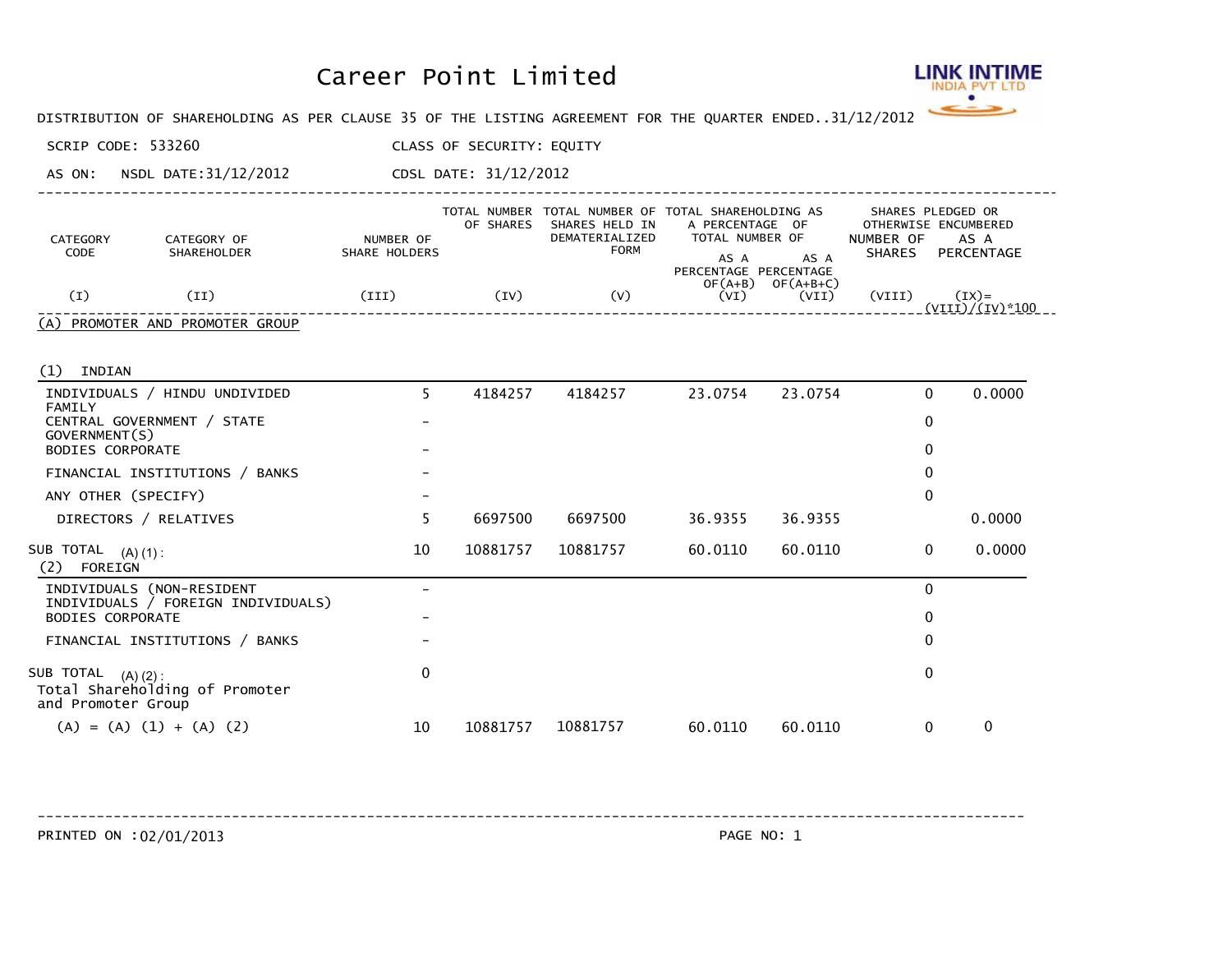

DISTRIBUTION OF SHAREHOLDING AS PER CLAUSE 35 OF THE LISTING AGREEMENT FOR THE QUARTER ENDED... 31/12/2012

SCRIP CODE: 533260 CLASS OF SECURITY: EQUITY

AS ON: NSDL DATE:31/12/2012 CDSL DATE: 31/12/2012

| CATEGORY<br>CODE | CATEGORY OF<br><b>SHAREHOLDER</b> | NUMBER OF<br>SHARE HOLDERS | OF SHARES | TOTAL NUMBER TOTAL NUMBER OF TOTAL SHAREHOLDING AS<br>SHARES HELD IN<br>DEMATERIALIZED<br><b>FORM</b> | A PERCENTAGE OF<br>TOTAL NUMBER OF<br>AS A | AS A                 | NUMBER OF<br><b>SHARES</b> | SHARES PLEDGED OR<br>OTHERWISE ENCUMBERED<br>AS A<br>PERCENTAGE |  |
|------------------|-----------------------------------|----------------------------|-----------|-------------------------------------------------------------------------------------------------------|--------------------------------------------|----------------------|----------------------------|-----------------------------------------------------------------|--|
| (I)              | ΊI                                | (III)                      | (IV)      | (V)                                                                                                   | PERCENTAGE PERCENTAGE<br>$OF(A+B)$<br>(VI) | $OF(A+B+C)$<br>(VII) | (VIII)                     | $(TX) =$<br>(VIII)/(IV)*100                                     |  |
|                  | (B) PUBLIC SHAREHOLDING           |                            |           |                                                                                                       |                                            |                      |                            |                                                                 |  |

----------------------------------------------------------------------------------------------------------------------------

(1) INSTITUTIONS

| <b>BODIES CORPORATE</b>                             | 304                      | 888107  | 888107  | 4.8978  | 4.8978  | 34455    | 3.8796 |
|-----------------------------------------------------|--------------------------|---------|---------|---------|---------|----------|--------|
| SUB TOTAL<br>$(B) (1)$ :<br>NON-INSTITUTIONS<br>(2) | 14                       | 2989773 | 2989773 | 16.4881 | 16.4881 | $\Omega$ | 0.0000 |
| OUALIFIED FORE, INVESTOR-CORPORAT                   |                          |         |         |         |         |          |        |
| QUALIFIED FORE. INVESTOR-IND                        |                          |         |         |         |         |          |        |
| FOREIGN VENTURE CAPITAL INVESTORS                   |                          |         |         |         |         | 0        |        |
| FOREIGN INSTITUTIONAL INVESTORS                     | 3                        | 143631  | 143631  | 0.7921  | 0.7921  | 0        | 0.0000 |
| INSURANCE COMPANIES                                 | $\qquad \qquad$          |         |         |         |         | 0        |        |
| VENTURE CAPITAL FUNDS                               | $\overline{\phantom{0}}$ |         |         |         |         | 0        |        |
| CENTRAL GOVERNMENT / STATE<br>GOVERNMENT(S)         | $\overline{\phantom{0}}$ |         |         |         |         | 0        |        |
| FINANCIAL INSTITUTIONS / BANKS                      |                          | 20000   | 20000   | 0.1103  | 0.1103  | 0        | 0.0000 |
| MUTUAL FUNDS / UTI                                  | 10                       | 2826142 | 2826142 | 15.5857 | 15.5857 | 0        | 0.0000 |

------------------------------------------------------------------------------------------------------------------------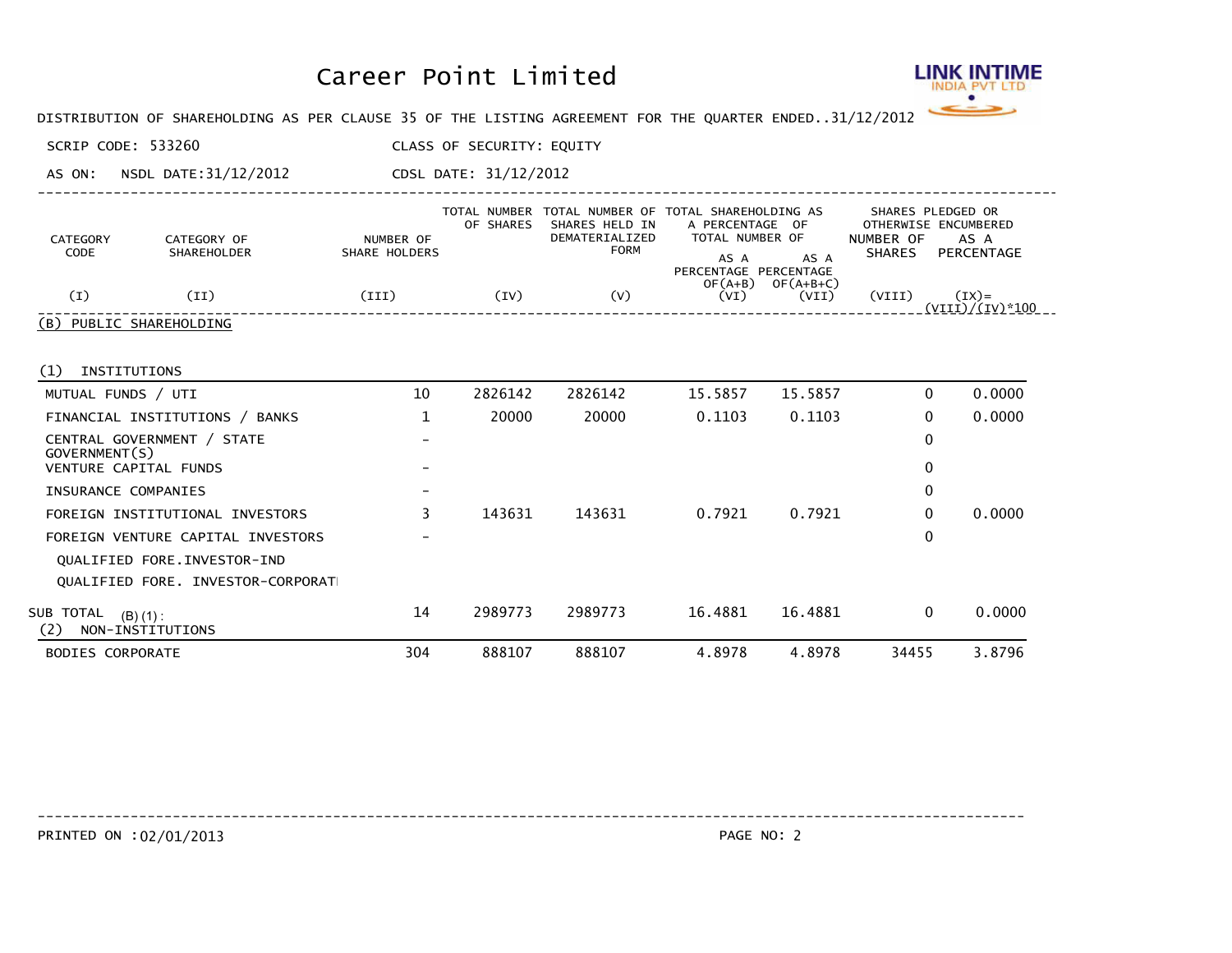

DISTRIBUTION OF SHAREHOLDING AS PER CLAUSE 35 OF THE LISTING AGREEMENT FOR THE QUARTER ENDED... 31/12/2012

SCRIP CODE: 533260 CLASS OF SECURITY: EQUITY

AS ON: NSDL DATE:31/12/2012 CDSL DATE: 31/12/2012

| CATEGORY<br>CODE       | CATEGORY OF<br>SHAREHOLDER                                                                               | NUMBER OF<br>SHARE HOLDERS | OF SHARES | TOTAL NUMBER TOTAL NUMBER OF TOTAL SHAREHOLDING AS<br>SHARES HELD IN<br>DEMATERIALIZED<br><b>FORM</b> | A PERCENTAGE OF<br>TOTAL NUMBER OF<br>AS A<br>PERCENTAGE PERCENTAGE | AS A                 | NUMBER OF<br>SHARES | SHARES PLEDGED OR<br>OTHERWISE ENCUMBERED<br>AS A<br>PERCENTAGE |
|------------------------|----------------------------------------------------------------------------------------------------------|----------------------------|-----------|-------------------------------------------------------------------------------------------------------|---------------------------------------------------------------------|----------------------|---------------------|-----------------------------------------------------------------|
| (I)                    | (II)                                                                                                     | (III)                      | (IV)      | (V)                                                                                                   | $OF(A+B)$<br>(VI)                                                   | $OF(A+B+C)$<br>(VII) | (VIII)              | $(TX) =$<br>$(VIII)/(IV)*100$                                   |
| INDIVIDUALS            |                                                                                                          |                            |           |                                                                                                       |                                                                     |                      |                     |                                                                 |
| LAKH.                  | INDIVIDUAL SHAREHOLDERS HOLDING<br>NOMINAL SHARE CAPITAL UPTO RS. 1                                      | 13775                      | 1928211   | 1928209                                                                                               | 10.6337                                                             | 10.6337              | 13655               | 0.7082                                                          |
| RS. 1 LAKH             | INDIVIDUAL SHAREHOLDERS HOLDING<br>NOMINAL SHARE CAPITAL IN EXCESS O<br>QUALIFIED FORE. INVESTOR-CORPORA | 10                         | 662451    | 320738                                                                                                | 3.6533                                                              | 3.6533               |                     | 0.0000                                                          |
|                        | QUALIFIED FORE. INVESTOR-IND                                                                             |                            |           |                                                                                                       |                                                                     |                      |                     |                                                                 |
| ANY OTHERS             |                                                                                                          |                            |           |                                                                                                       |                                                                     |                      |                     |                                                                 |
| <b>CLEARING MEMBER</b> |                                                                                                          | 92                         | 36524     | 36524                                                                                                 | 0.2014                                                              | 0.2014               | 700                 | 1.9165                                                          |
| MARKET MAKER           |                                                                                                          |                            |           |                                                                                                       |                                                                     |                      |                     |                                                                 |
| OFFICE BEARERS         |                                                                                                          |                            |           |                                                                                                       |                                                                     |                      |                     |                                                                 |
|                        | <b>FOREIGN NATIONALS</b>                                                                                 |                            |           |                                                                                                       |                                                                     |                      |                     |                                                                 |
|                        | <b>FOREIGN NATIONALS</b>                                                                                 |                            |           |                                                                                                       |                                                                     |                      |                     |                                                                 |
|                        | NON RESIDENT INDIANS (REPAT)                                                                             | 98                         | 22872     | 22872                                                                                                 | 0.1261                                                              | 0.1261               |                     |                                                                 |
|                        | NON RESIDENT INDIANS (NON REPAT)                                                                         | 43                         | 2835      | 2835                                                                                                  | 0.0156                                                              | 0.0156               |                     |                                                                 |
| <b>TRUSTS</b>          |                                                                                                          | 4                          | 720409    | 720409                                                                                                | 3.9729                                                              | 3.9729               |                     | 0.0000                                                          |
| SUB TOTAL $(B)(2)$ :   |                                                                                                          | 14326                      | 4261409   | 3919694                                                                                               | 23,5009                                                             | 23.5009              | 48810               | 1.1454                                                          |

----------------------------------------------------------------------------------------------------------------------------

------------------------------------------------------------------------------------------------------------------------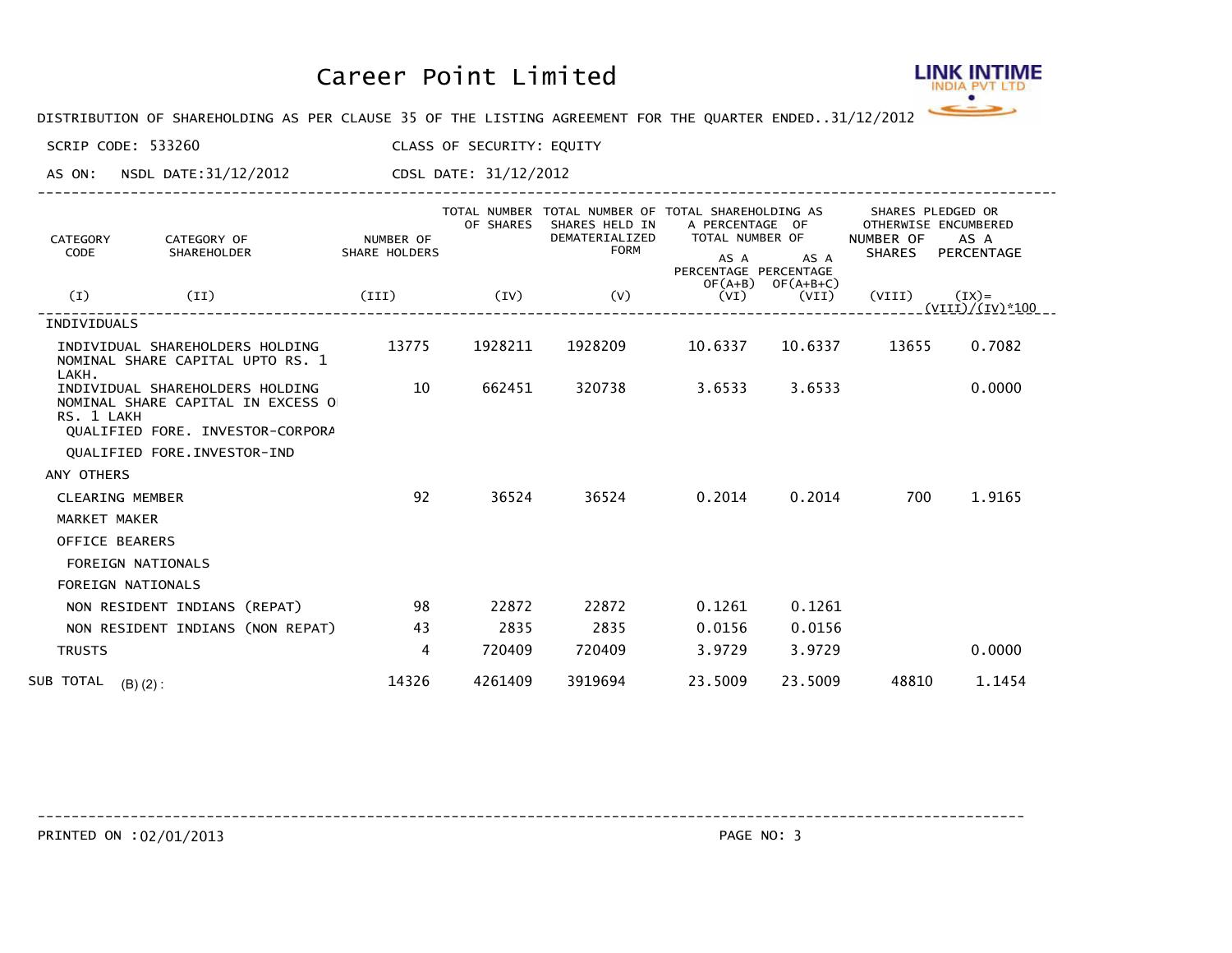

DISTRIBUTION OF SHAREHOLDING AS PER CLAUSE 35 OF THE LISTING AGREEMENT FOR THE QUARTER ENDED... 31/12/2012

SCRIP CODE: 533260 CLASS OF SECURITY: EQUITY

AS ON: NSDL DATE:31/12/2012 CDSL DATE: 31/12/2012

| CATEGORY<br>CODE<br>(I)               | CATEGORY OF<br>SHAREHOLDER<br>(II)                                     | NUMBER OF<br>SHARE HOLDERS<br>(III) | OF SHARES<br>(IV) | TOTAL NUMBER TOTAL NUMBER OF TOTAL SHAREHOLDING AS<br>SHARES HELD IN<br>DEMATERIALIZED<br><b>FORM</b><br>(V) | A PERCENTAGE OF<br>TOTAL NUMBER OF<br>AS A<br>PERCENTAGE PERCENTAGE<br>(VI) | AS A<br>$OF(A+B)$ $OF(A+B+C)$<br>(VII) | NUMBER OF<br>(VIII) | SHARES PLEDGED OR<br>OTHERWISE ENCUMBERED<br>AS A<br>SHARES PERCENTAGE<br>$(IX)=$ |
|---------------------------------------|------------------------------------------------------------------------|-------------------------------------|-------------------|--------------------------------------------------------------------------------------------------------------|-----------------------------------------------------------------------------|----------------------------------------|---------------------|-----------------------------------------------------------------------------------|
| Total Public Shareholding             |                                                                        |                                     |                   |                                                                                                              |                                                                             |                                        |                     | <u>(VIII)/(IV)*100 _ _</u>                                                        |
| $(B) = (B) (1) + (B) (2)$             |                                                                        | 14340                               | 7251182           | 6909467                                                                                                      | 39.9890                                                                     | 39.9890                                | 48810               | 0.6731                                                                            |
| TOTAL $(A) + (B)$<br>HAVE BEEN ISSUED | (C) SHARES HELD BY CUSTODIANS AND<br>AGAINST WHICH DEPOSITORY RECEIPTS | 14350                               | 18132939          | 17791224                                                                                                     | 100.0000                                                                    | 100.0000                               | 48810               | 0.2692                                                                            |
|                                       |                                                                        |                                     |                   |                                                                                                              |                                                                             |                                        | $\mathbf 0$         |                                                                                   |
|                                       | (1) Promoter and Promoter Group                                        | $\mathbf{0}$                        |                   |                                                                                                              | 0.0000                                                                      |                                        | $\Omega$            |                                                                                   |
| $(2)$ Public                          |                                                                        |                                     |                   |                                                                                                              |                                                                             |                                        |                     |                                                                                   |
| SUB TOTAL                             |                                                                        |                                     |                   |                                                                                                              |                                                                             |                                        |                     |                                                                                   |

------------------------------------------------------------------------------------------------------------------------